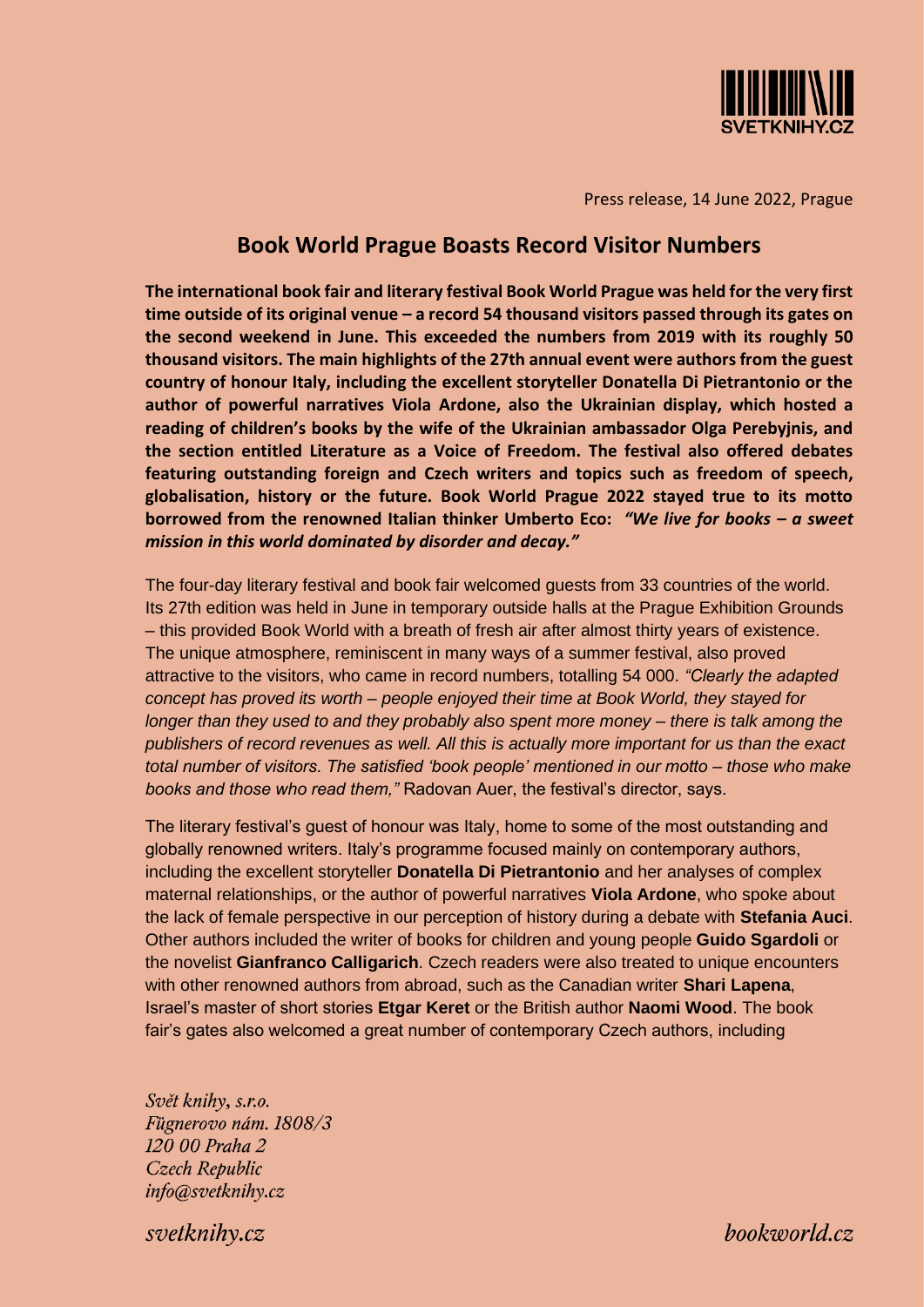

# **Kateřina Tučková, Alena Mornštajnová, Zdeněk Svěrák, Arnošt Goldflam** or **Radka Třeštíková.**

A total of 746 participants were involved in the accompanying programme, discussions and lectures taking place over the four days, including some popular world-renowned authors, experts, philosophers, and literary critics. The Large Hall was filled to capacity to greet the French-Moroccan author **Leïla Slimani** and listened attentively to her fresh look at lies, women and the Moroccan society, interlaced with much humour. Book World also welcomed the human rights activist **Nathan Law**, nominated for the Nobel Peace Prize. Argentinian author and literary critic **Elsa Drucaroff** talked about censorship, and the renowned psychoanalyst **Luigi Zoja** blended together philosophy, psychology and economics in a debate with **Tomáš Sedláček**.

Book World Prague also felt obliged to offer help and support to Ukrainian literature, which received ample space for its presentation: *"Our aim was to show the visitors the wealth of Ukraine's culture, while at the same time providing Ukrainians with access to their own literature,"* Radovan Auer explains. Citizens of Ukraine had free admission to the book fair and the programme included reading of Ukrainian fairy tales for Czech and Ukrainian children. The Ukrainian display included 19 publishers from Ukraine, of which a half participated in person. Ten authors also paid a personal visit to Prague, including the poet **Kataryna Mikhalitsyna**, novelist **Yevheniya Kononenko** and a representative of the Crimean Tatars **Alim Aliyev**. *"Thanks to you we had a chance to revisit a normal world for a few days for the first time since the start of the war – to feel like people again. We could also see how much you care about us and that is priceless,"* say the Ukrainian writers.

Every year a number of important awards gets traditionally presented at Book World Prague. This included the 11th annual award ceremony of the Jiří Theiner Prize, which, in the past, was presented for significant dissemination and promotion of Czech literature abroad. This year the designation has changed and the Jiří Theiner Prize will newly be awarded to personalities who raise their voice against censorship and in the fight for democracy. **Svetlana Alexievich**, the Belarusian writer and investigative journalist writing in Russian, and also the first Belarusian to be awarded the Nobel Prize for Literature, was to become the first laureate of this prestigious award under this changed status. Since she was unable to attend, she had dedicated it to the writers of Ukraine. *"I would like to state that the Ukrainian delegation of writers, representing this brave country, which has our admiration and in whose victory we all believe, fully deserves the Jiří Theiner Award. Today, Ukraine stands at the forefront of fight against EVIL. And it must know that we stand by its side,"* she wrote in her statement.

Svět knihy, s.r.o. Fügnerovo nám. 1808/3 120 00 Praha 2 Czech Republic info@svetknihy.cz

svetknihv.cz

 $book$ vorld. $cz$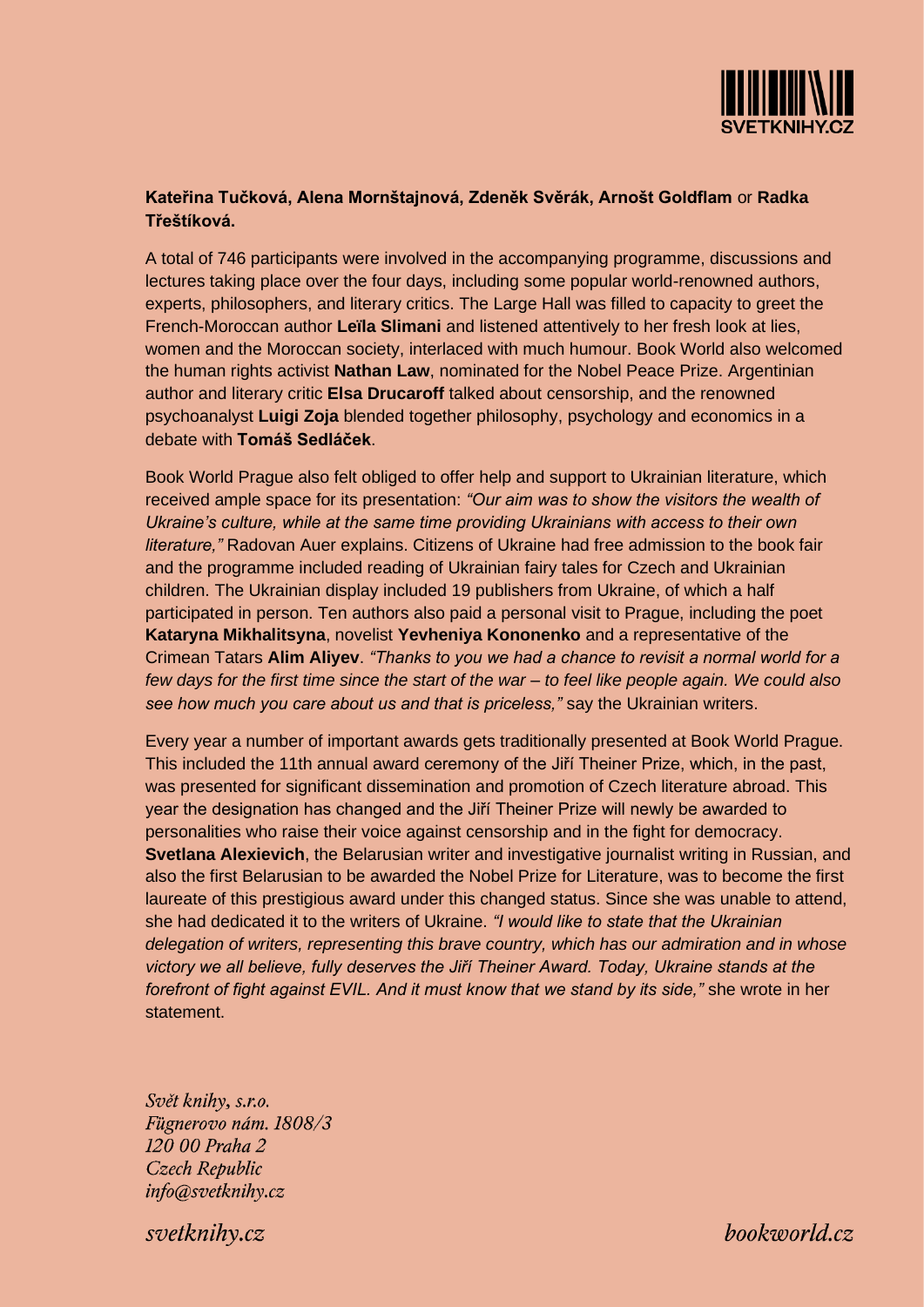

Book World Prague has also experienced a significant development in terms of the book fair's international dimension, having played host to a great number of writers not just from Italy. Elena Pasoli, the Bologna book fair director, said: *"I have just spent two wonderful days here. The book fair is great, with a large number of international exhibitors, extensive professional programme and many visitors."* Besides bringing the world of books closer to the general and professional public, it is also our aim to support the love of literature in the youngest readers – an extensive accompanying programme was prepared for them in the pavilion **Growing with the Book**. Large publishing houses were represented alongside many small publishers, and the display located in the open air attracted great numbers of visitors.

#### **Book World Prague 2022 in numbers:**

#### **Book fair:**

Number of exhibitors: 416 Number of displays: 156 Exhibition area: 3046 m2

#### **Literary festival:**

Number of participants: 746 Number of programmes: 465 Number of exhibitions: 9

Total number of visitors: 54 000

**Participating countries:** Argentina, Austria, Belgium, Bulgaria, Canada, Czech Republic, Denmark, Finland, France, Germany, Greece, Hongkong, Hungary, Iceland, Israel, Italy, Latvia, Luxembourg, Netherlands, Nigeria, Norway, Poland, Portugal, Romania, Serbia, Slovakia, Spain, Sweden, Switzerland, Taiwan, Ukraine, United Kingdom, USA.

### **A total of 33 countries were presented at the book fair and the festival.**

Organised by: Svět knihy, s.r.o. (Book World, Ltd.), company of the Association of Czech Booksellers and Publishers

Svět knihy, s.r.o. Fügnerovo nám. 1808/3 120 00 Praha 2 Czech Republic info@svetknihy.cz

svetknihv.cz

 $book$ vorld. $cz$